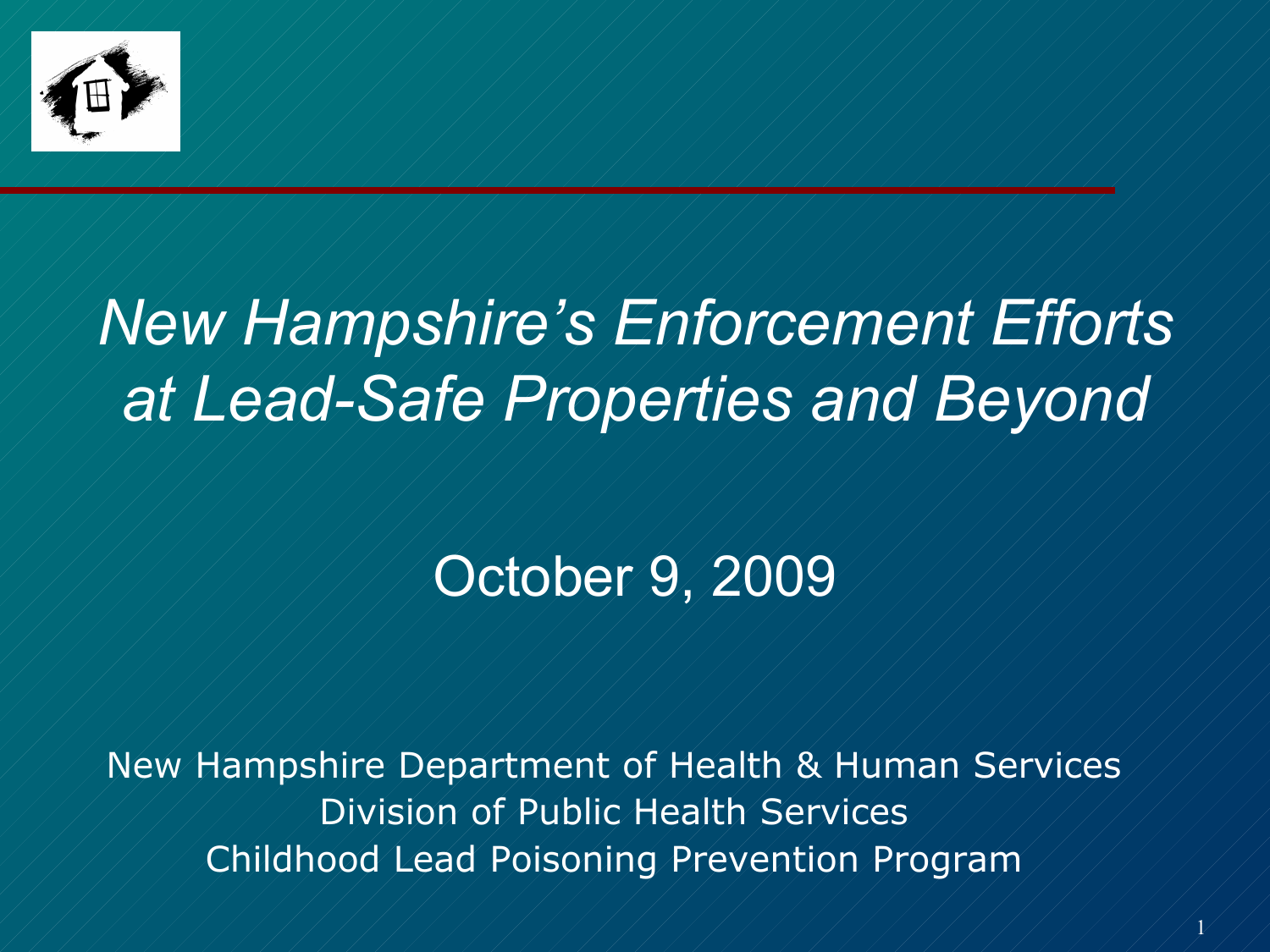

RSA 130-A Lead Paint Poisoning Prevention and Control, established in 1993.

- Most recently amended in 2009 with Senate Bill 114 and House Bill 226
- NH Administrative Rules He-P1600- Rules promulgated based on statute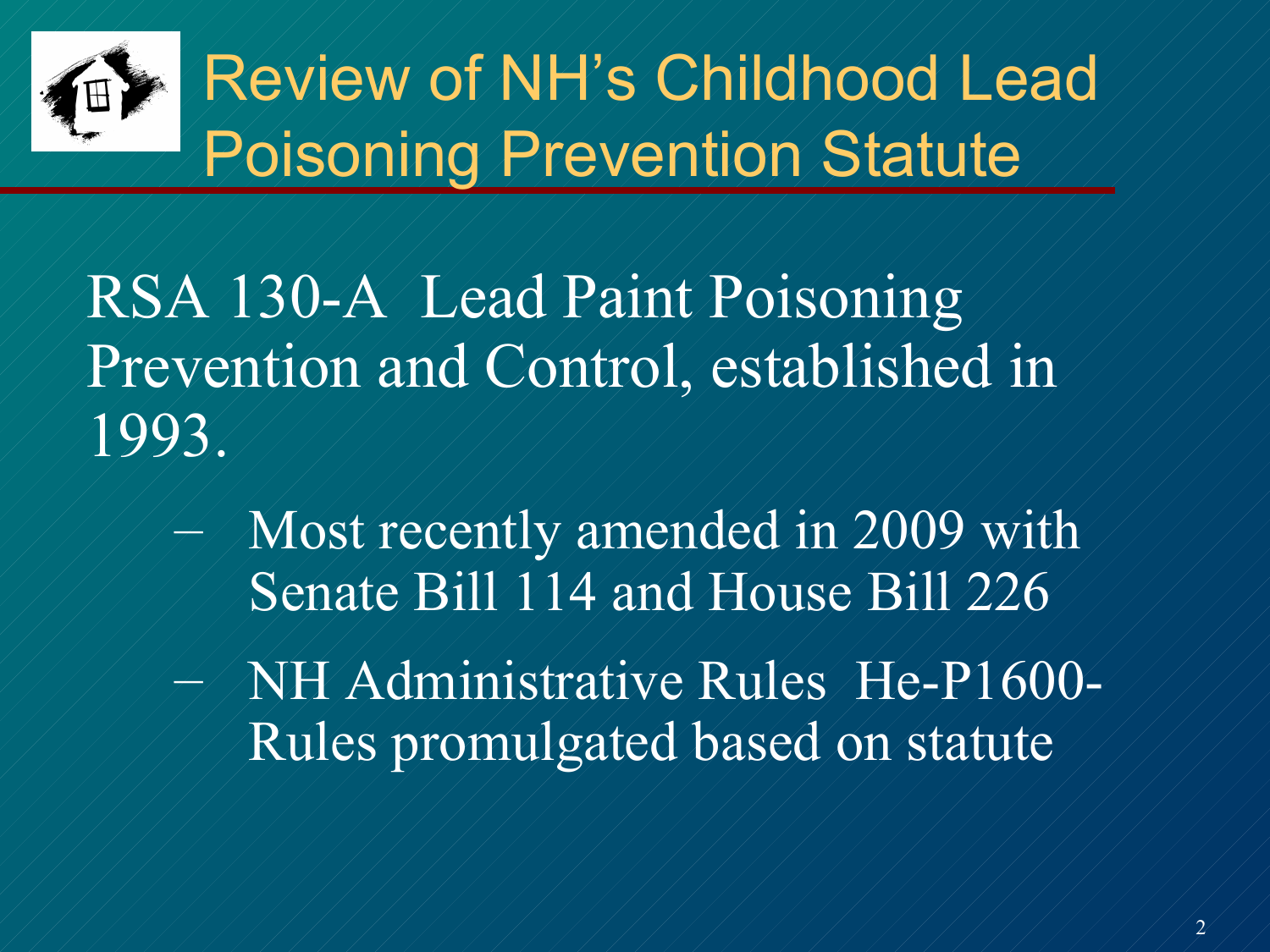

 Housing built before 1950 poses the greatest risk due to: – Condition/Remodeling of housing – Higher concentration of lead in paint More than 30% of NH's housing was built before 1950 About 60% of NH's homes contain some lead based paint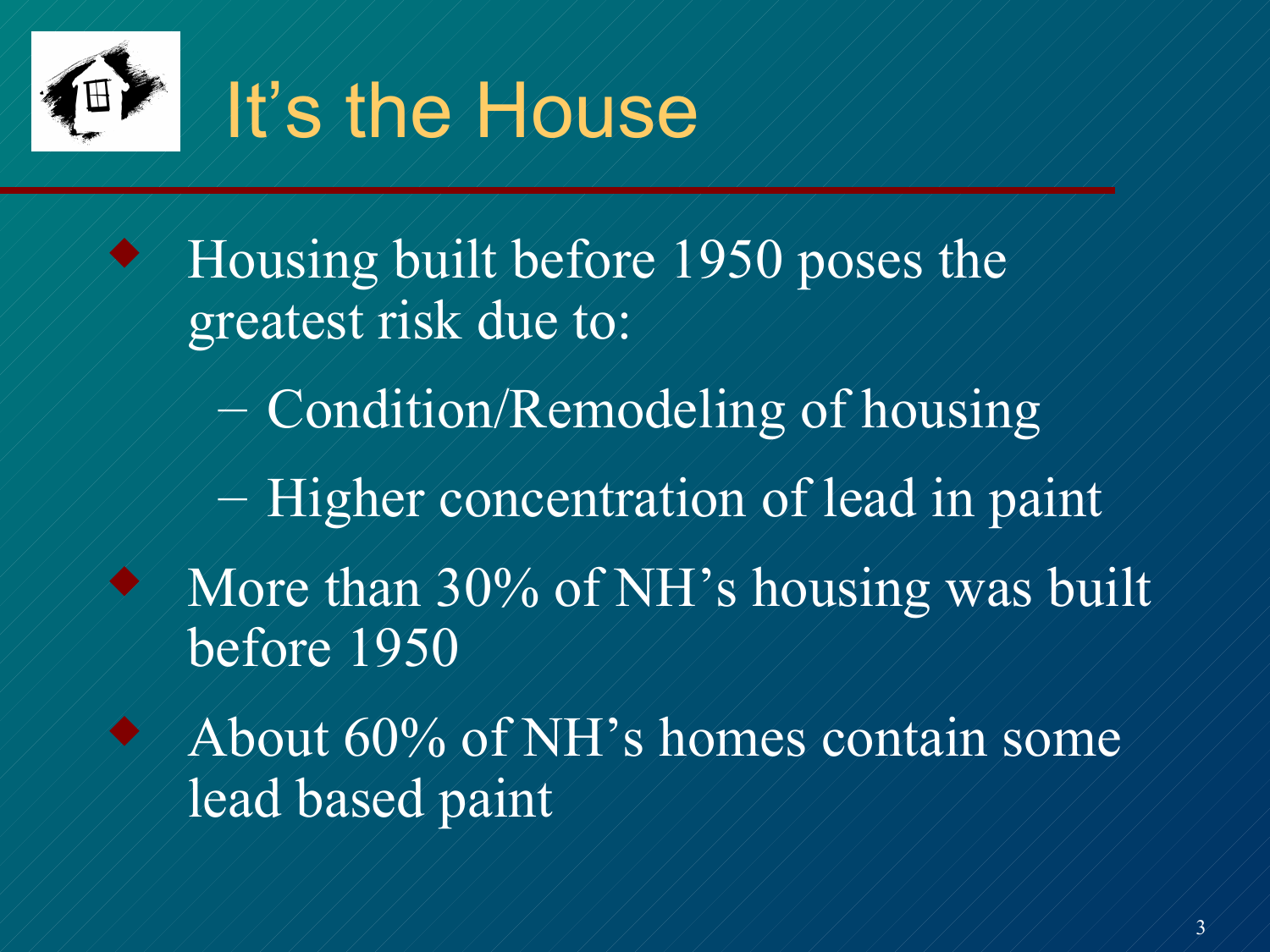

## Lead Exposure Hazards

Lead exposure hazards are defined by RSA 130-A:1:

> -Peeling, loose, flaking, chipping paint -Friction, abrasion or impact surfaces -Chewable surfaces\* -Bare lead-contaminated soil

\*even if not chipping or peeling. Protrude more than a half inch and located more than 6 inches but less than 4 feet from floor/ground.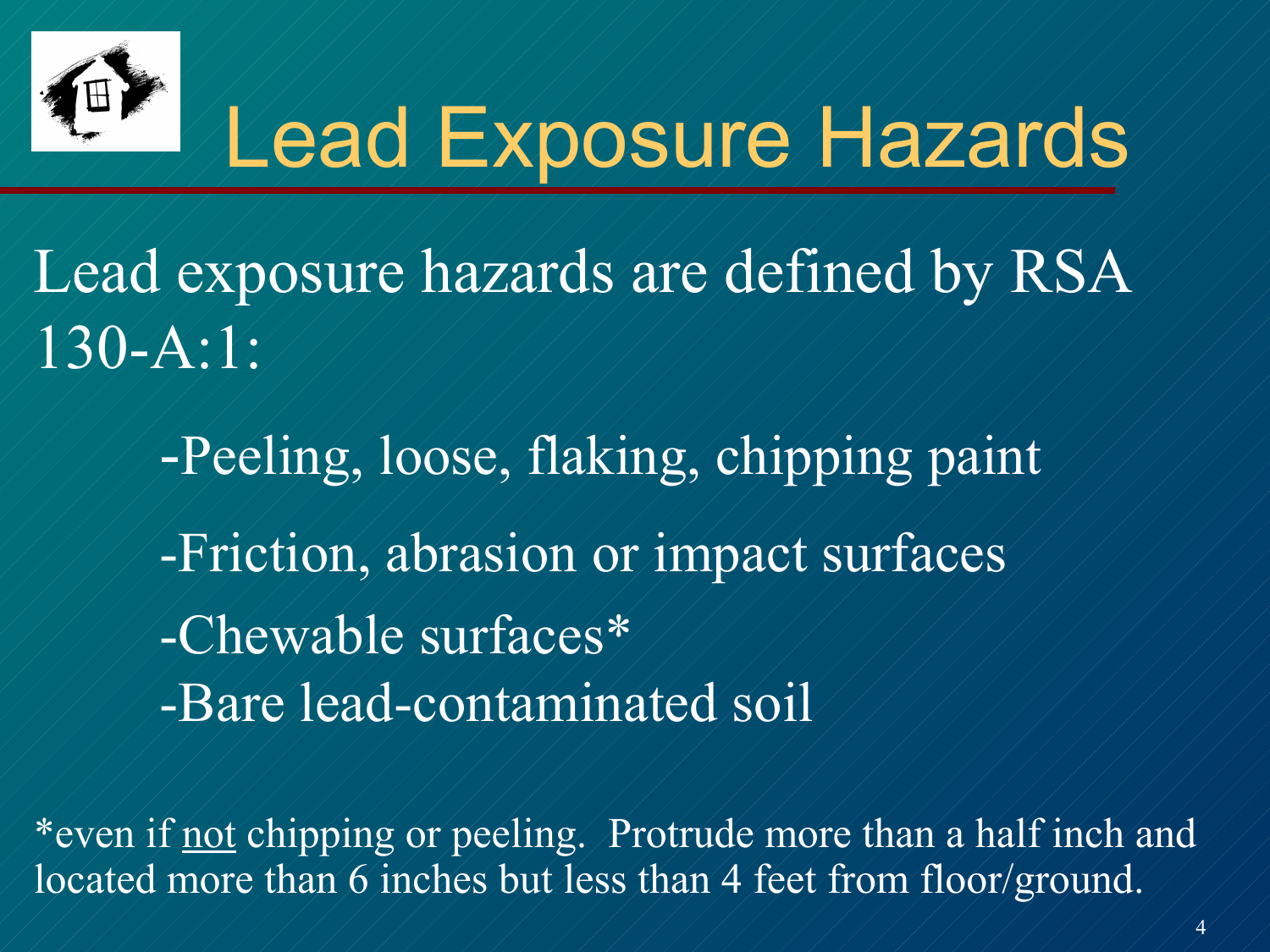

# Chipping, Peeling Paint





5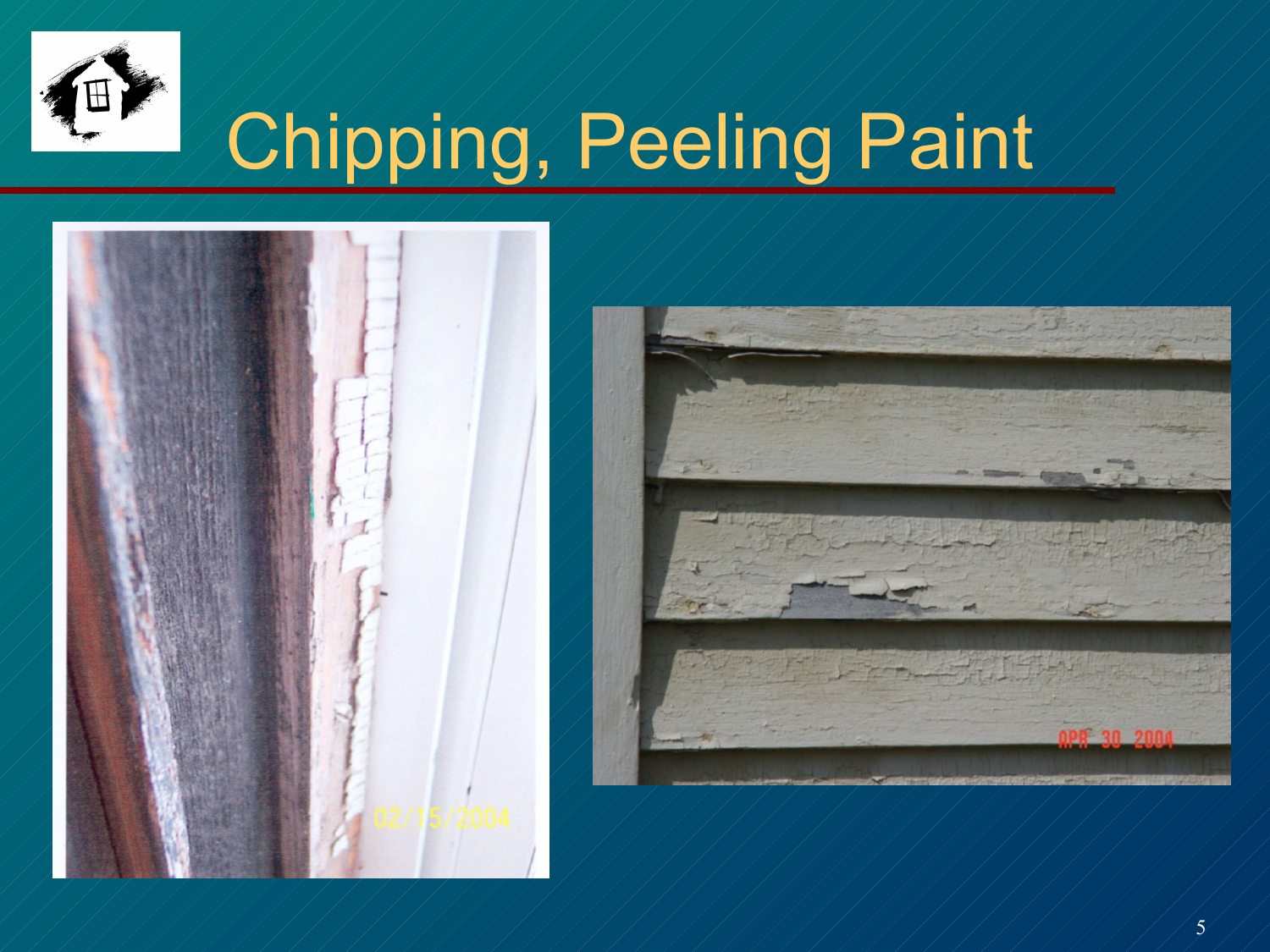

## Friction/Impact Surfaces

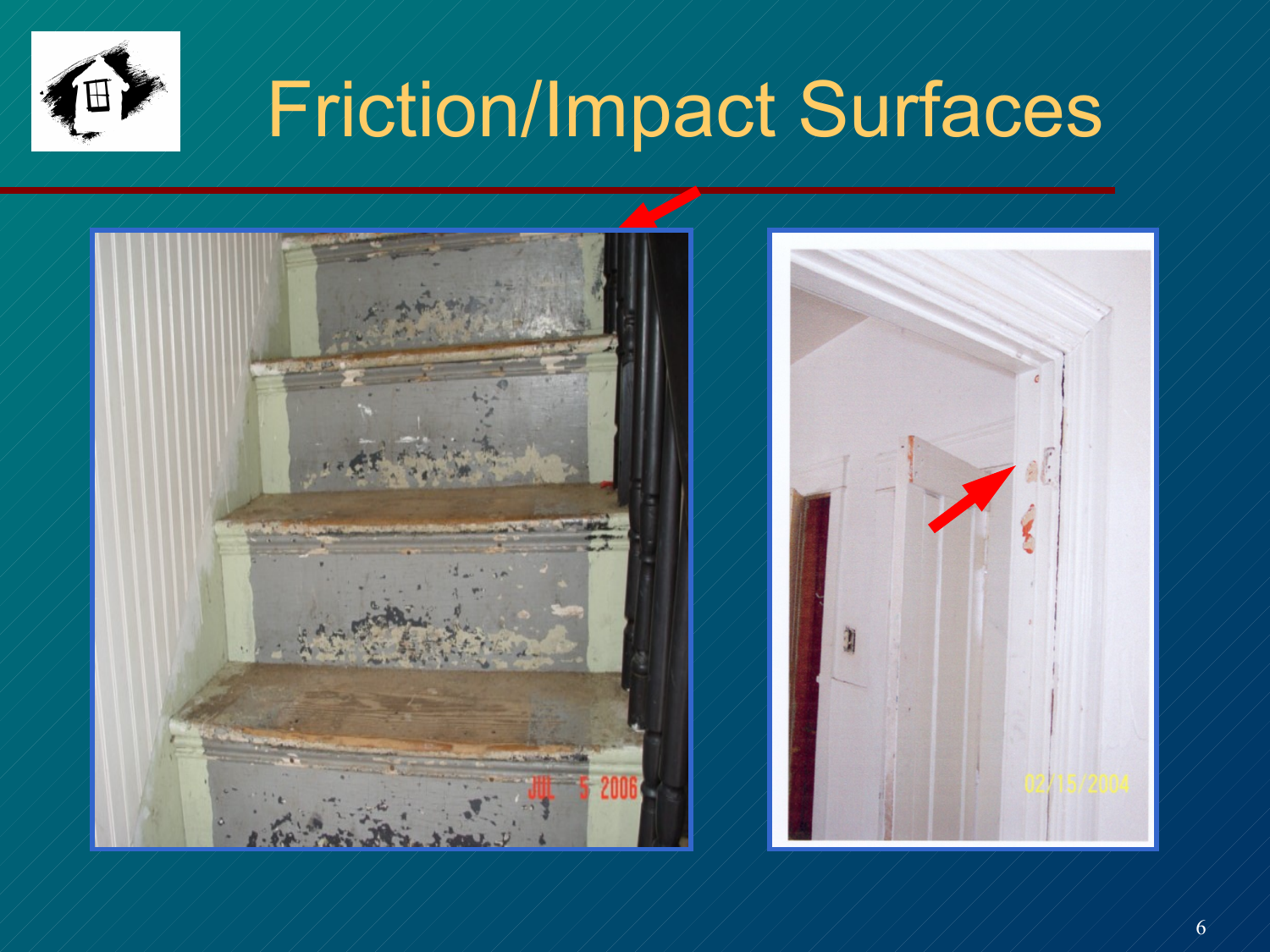

### Chewable Surfaces



Window sills, and other horizontal surfaces protruding at least **½**" (Intact or not)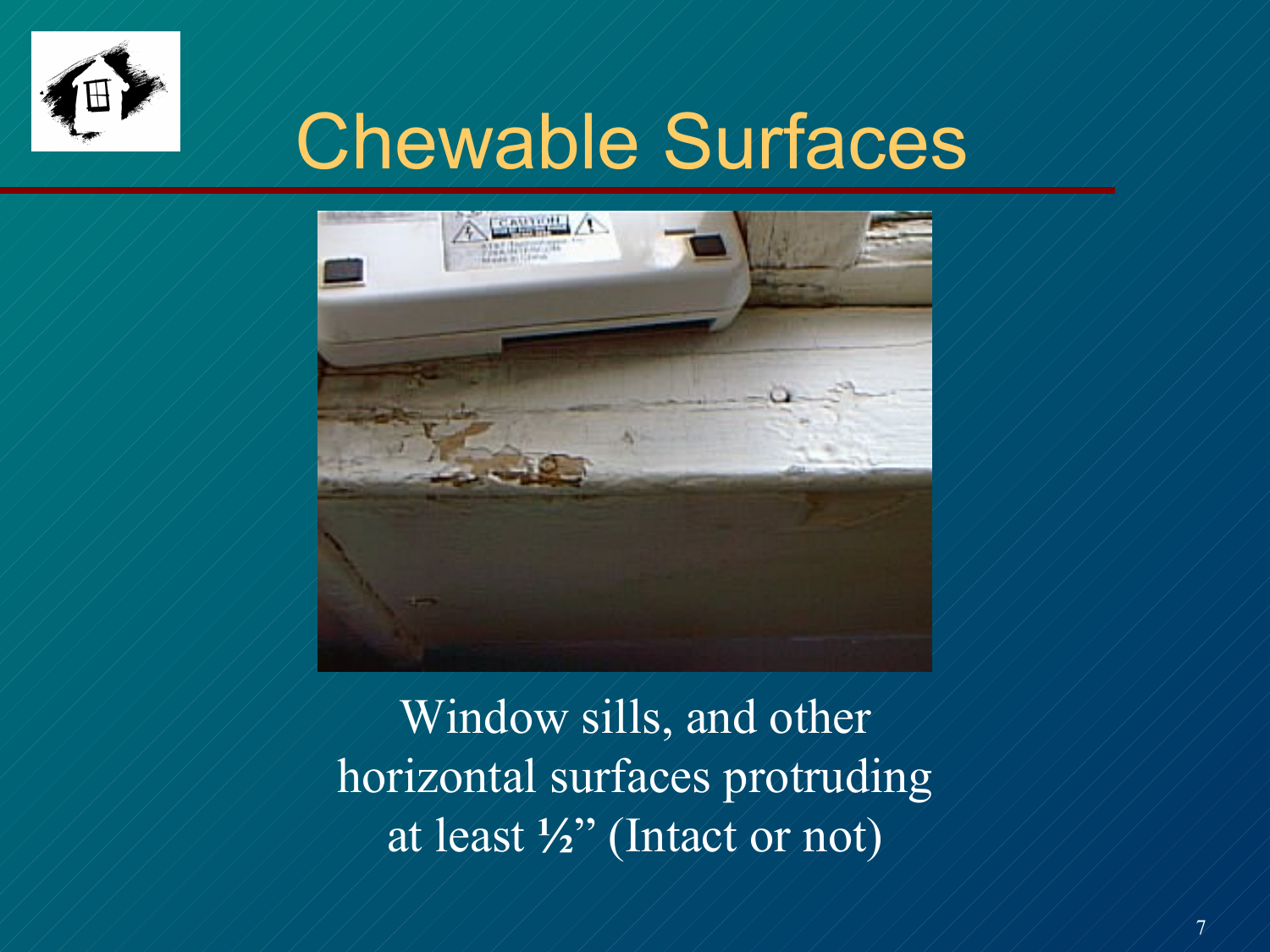

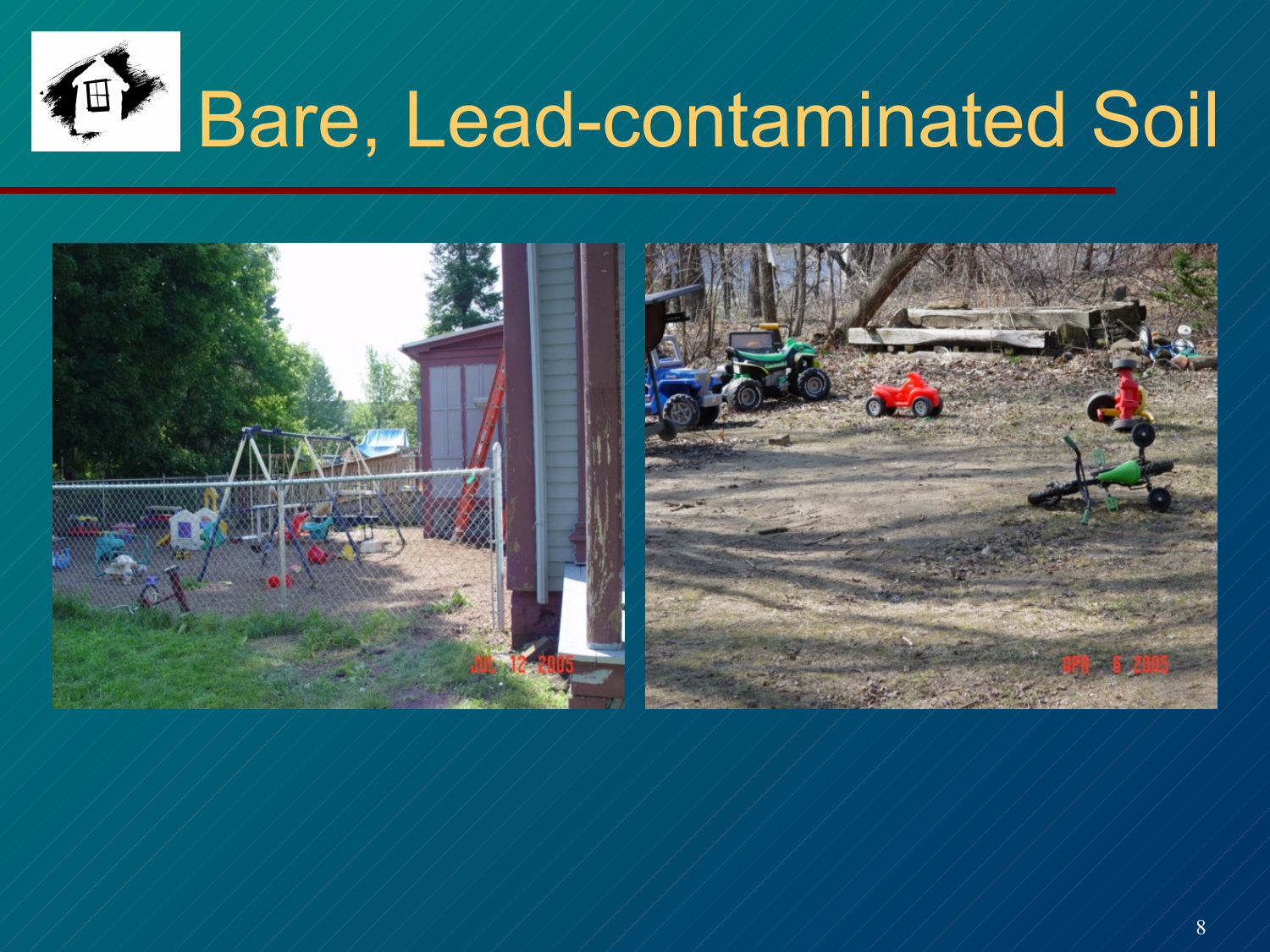

# RSA Highlights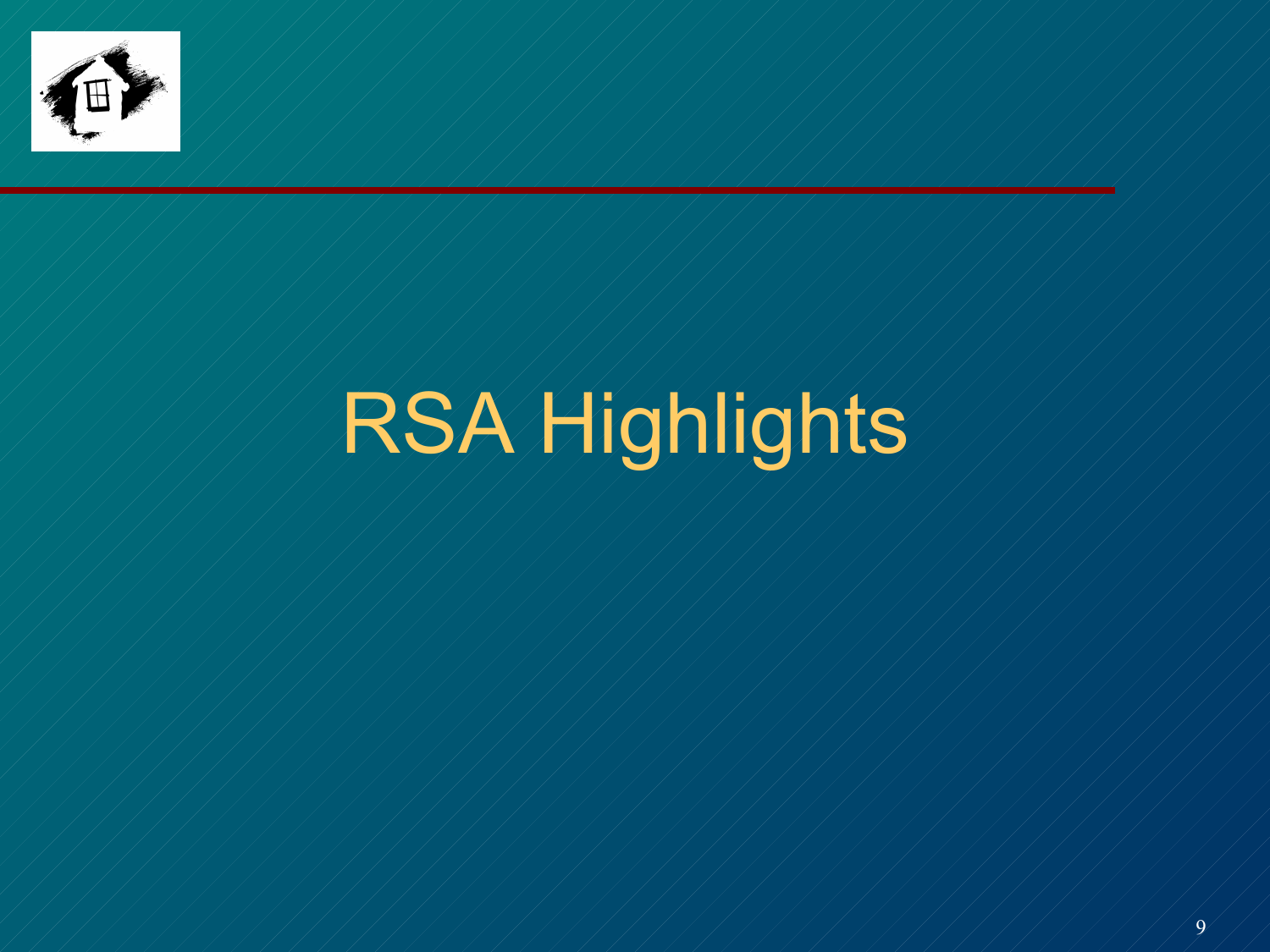

 An investigative inspection is performed to identify lead exposure hazards after a child has a confirmed blood lead elevation  $\geq 10$  µg/dL.

 Inspections may result in Letters of Recommendation on owner-occupied properties or rental properties, Orders of Lead Hazard Reduction on rental properties or child care facilities, or no findings of lead hazards.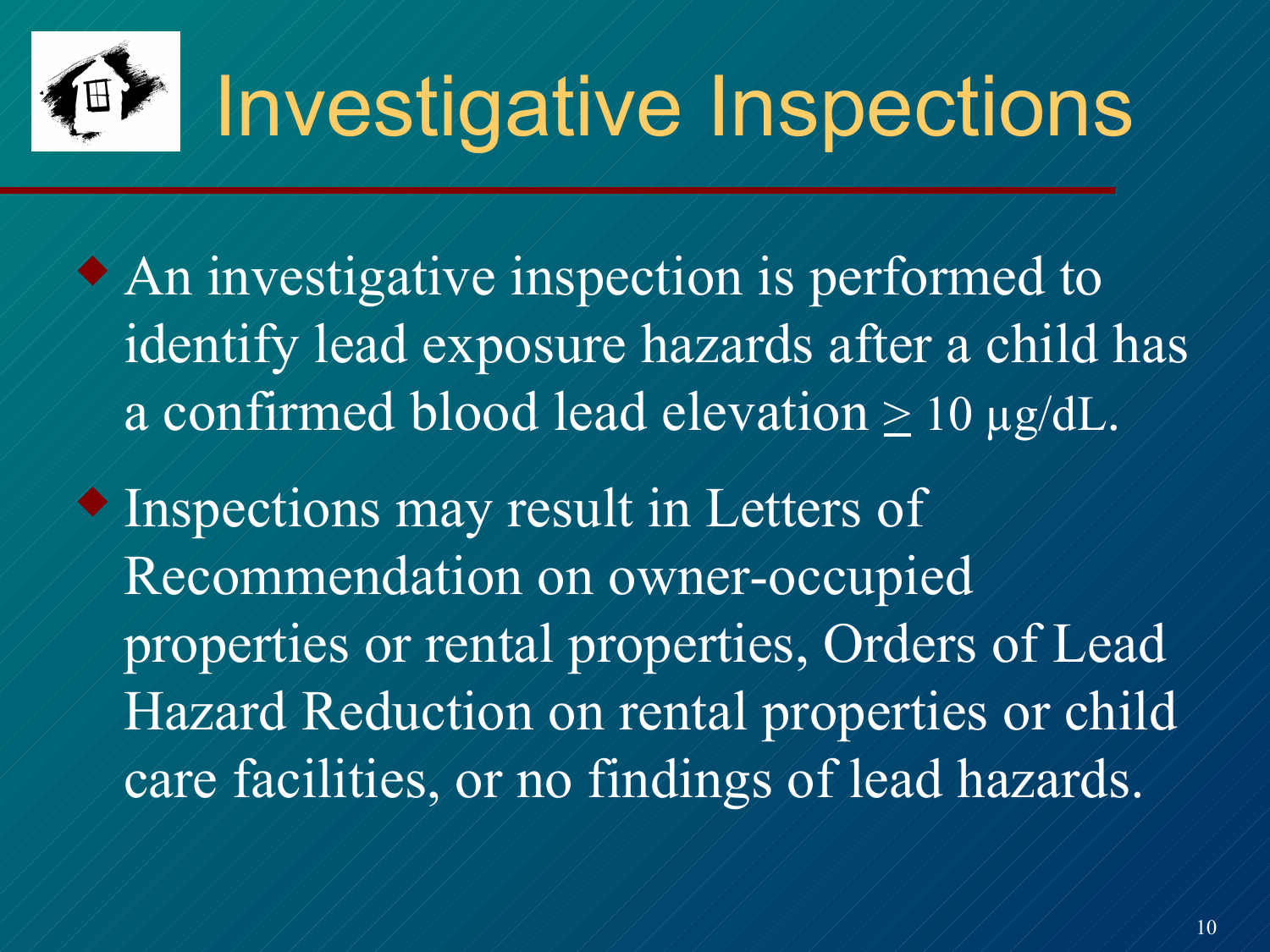

## RSA 130-A Highlights

 The Commissioner shall issue a Letter of Recommendation when:

- An inspection finds lead exposure hazards present in the dwelling unit, common areas, exterior and/or in the bare soil; **AND**
- The child  $\leq 6$  years old has a reported venous  $b$ lood lead level (BLL)  $\geq 10$   $\mu$ g/dL; AND
- The child resides in an owner-occupied property, or spends a minimum of 10 hours a week at a residence.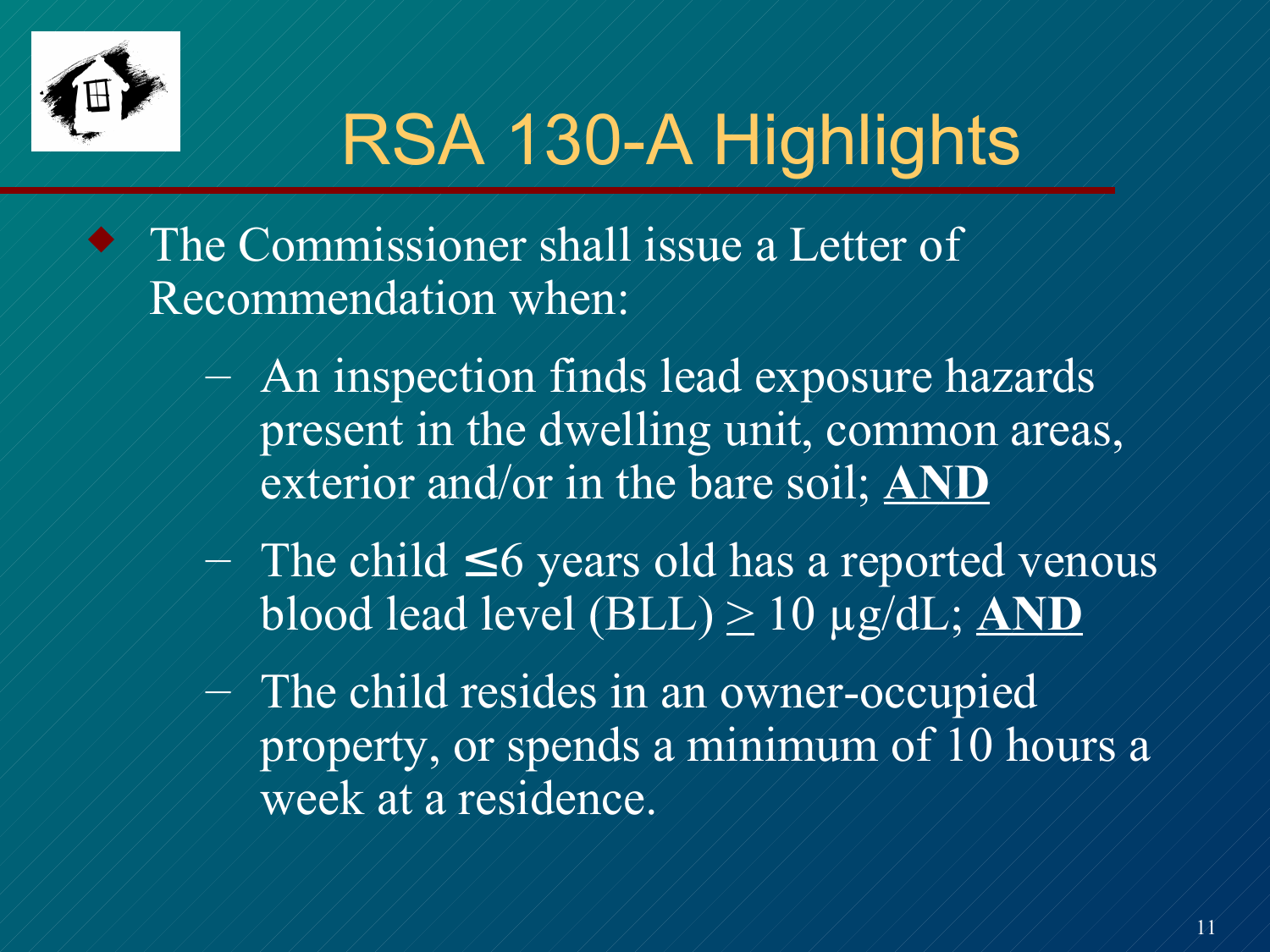

## RSA 130-A Highlights (cont.)

- The Commissioner shall issue an Order of Lead Hazard Reduction when:
	- A child  $\leq 6$  years old has a venous  $BLL \geq 10$ µg/dL; **AND**
	- An inspection finds lead exposure hazards present in the dwelling unit, common areas, exterior and/or in the bare soil; **AND**
	- The child resides in a rental property; **OR**
	- The child spends a minimum of 10 hours a week at a child care facility.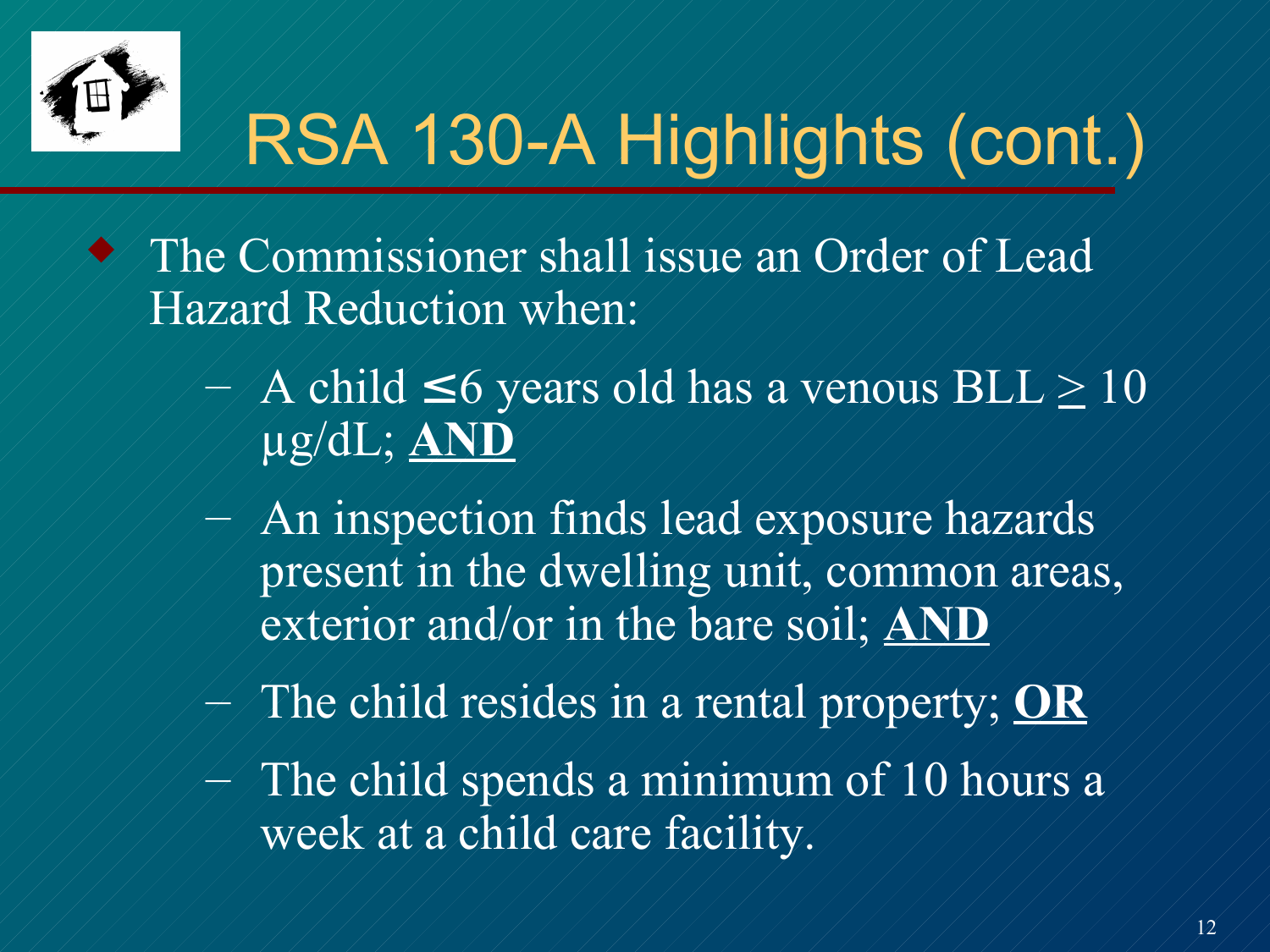

### RSA 130-A Highlights (cont.)

 When lead exposure hazards are identified in the unit where the child with the elevated BLL resides, the Commissioner shall inspect all other dwelling units of that property for the purpose of identifying lead based substances.

 When lead exposure hazards are found in these "subsidiary" units, the Commissioner shall issue Orders of Lead Hazard Reduction.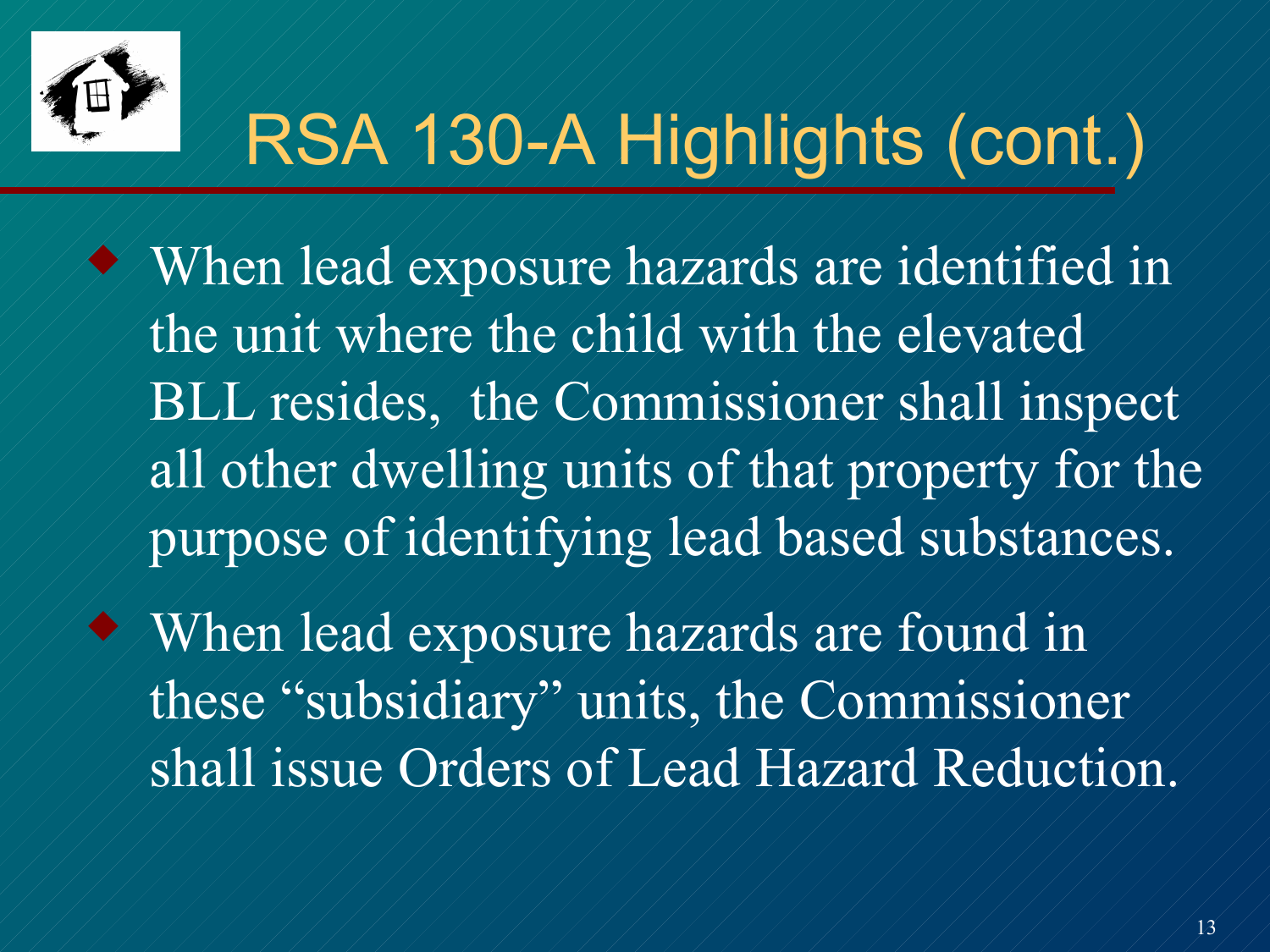

## RSA 130-A Highlights (cont.)

- Commissioner has authority to enforce by:
	- $\mathcal{L}$  Imposing administrative fines on any person violating any provision of the law (capped at \$2,000 per offense).
		- Requesting injunctive relief to force action to be taken.
		- Requesting misdemeanor charges.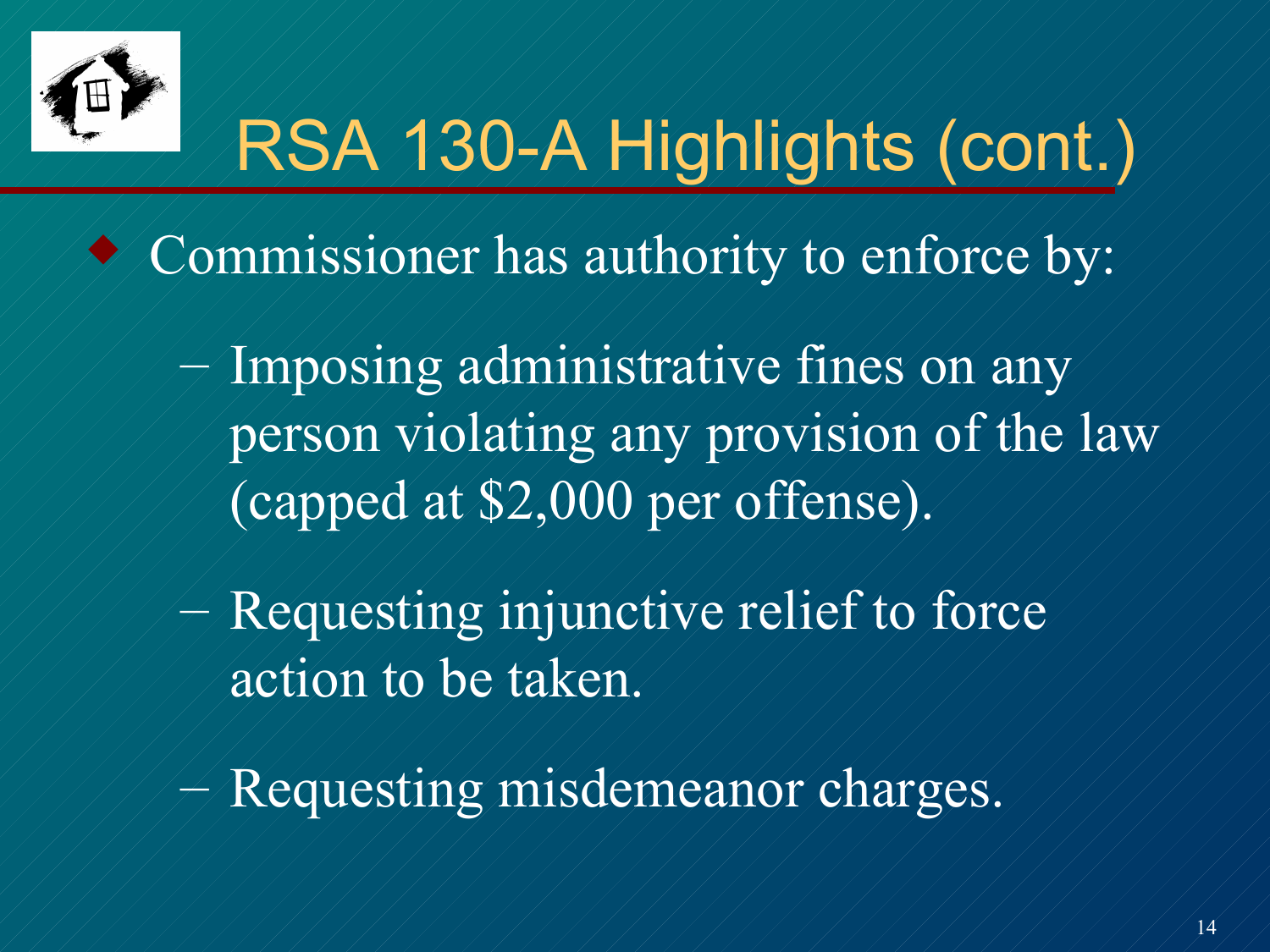

 $\frac{1}{2}$ 

### Current Enforcement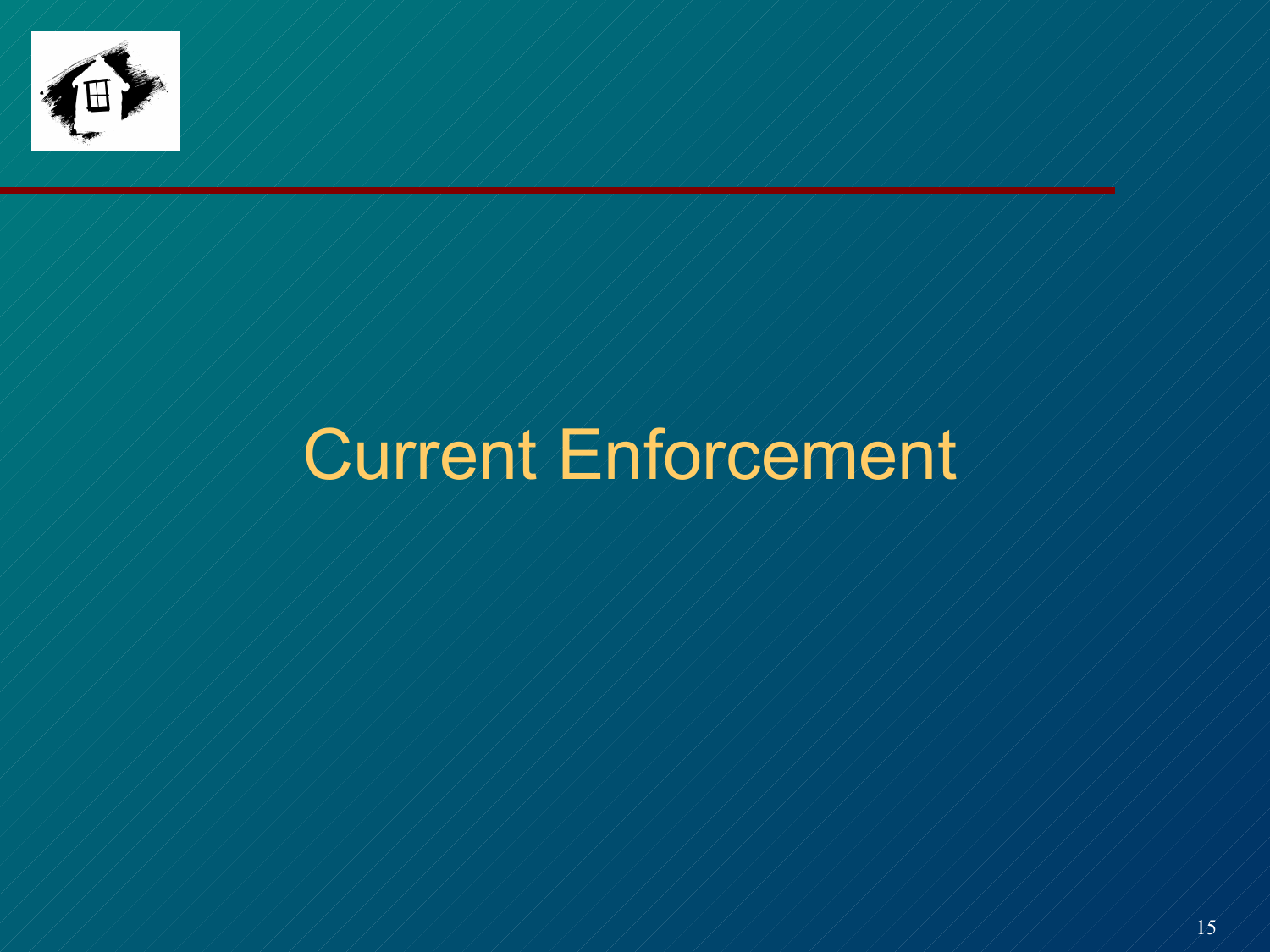

### Orders Of Lead Hazard Reduction

#### **As of September 30, 2006:**

|  | Total Orders Not In Compliance | $\sqrt{229}$ |
|--|--------------------------------|--------------|
|  |                                |              |

Total Orders In Compliance 163



346

#### **As of June 30, 2009:**

Total Orders Not In Compliance 1186

Total Orders In Compliance

Out of the 346 Orders in compliance, 289 are closed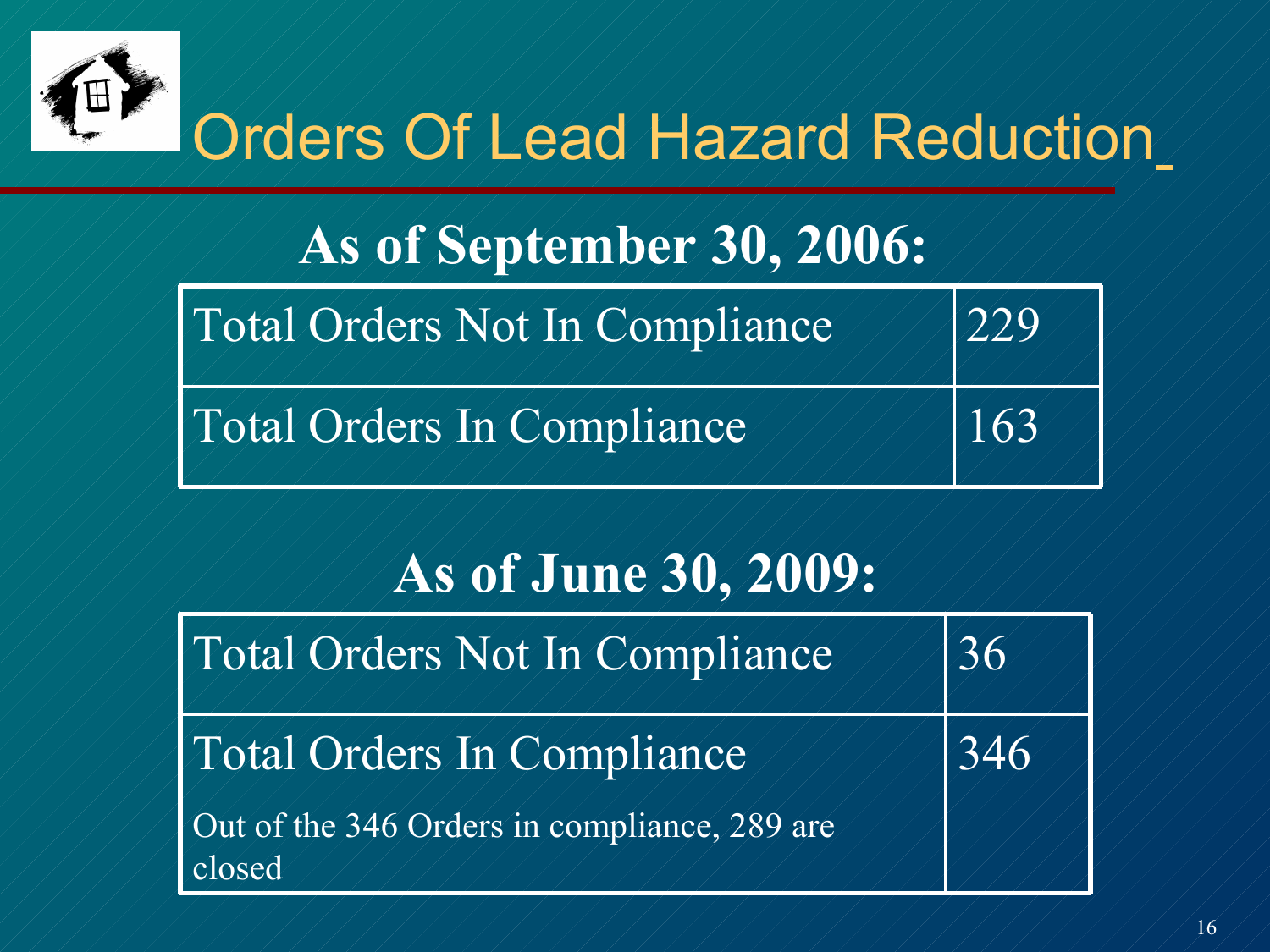



#### **January 1, 2008 - June 30, 2009:**

| <b>Total Fines Issued</b>  | 66                             |
|----------------------------|--------------------------------|
| Total Fine Amount Issued   | S84,650                        |
| Total Fine Amount Received | $\left  $54,132 \right\rangle$ |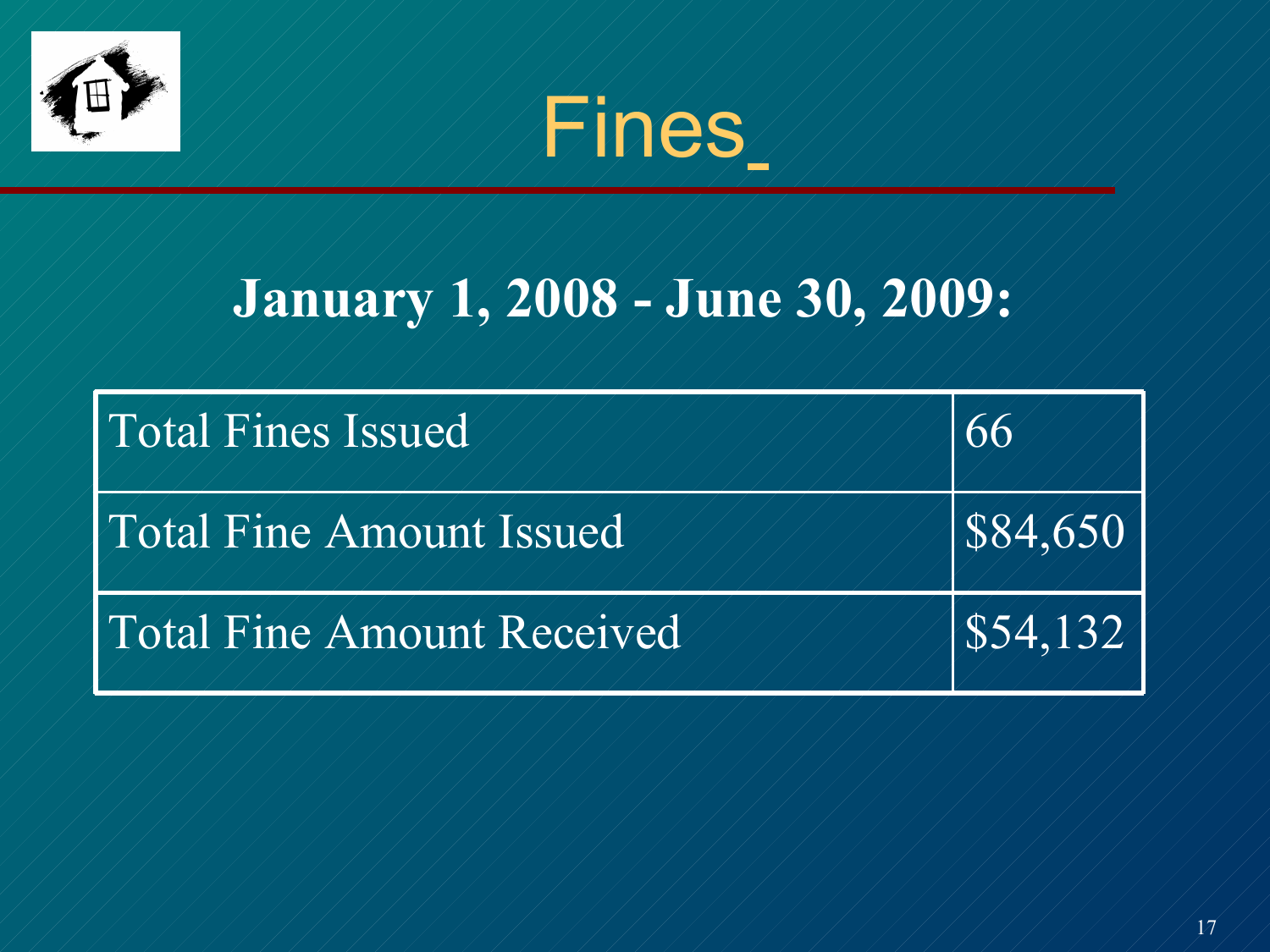

# Injunctive Relief

#### **As of June 30, 2009:**

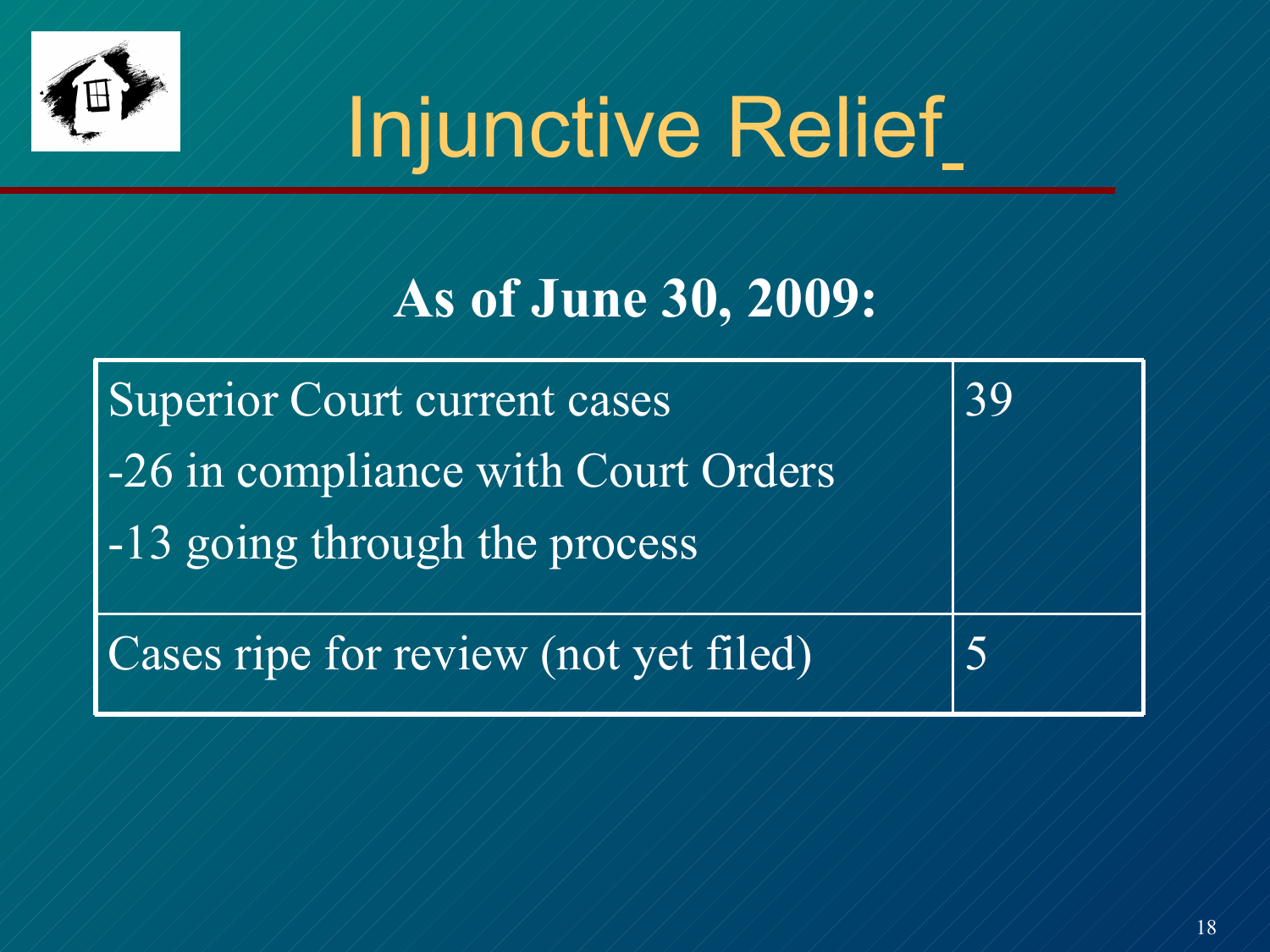

 $\frac{1}{2}$ 

### Enforcement

### Where do we go from here?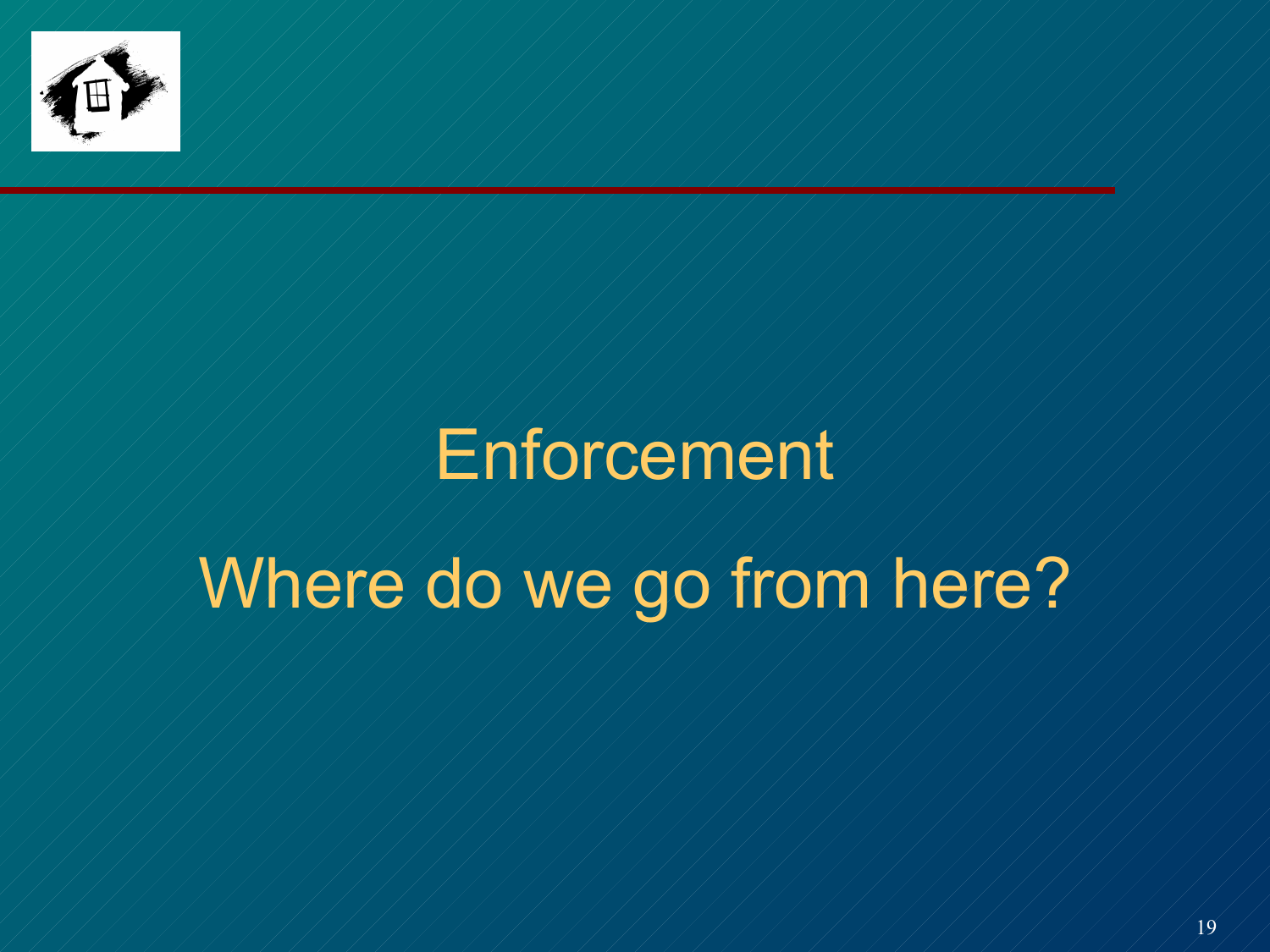

# EPA RRP Rule

In April 2008, the EPA issued the Renovation, Repair, and Painting (RRP) Rule requiring the use of lead-safe practices during renovations in target housing and child-occupied facilities, and other actions aimed at preventing lead poisoning.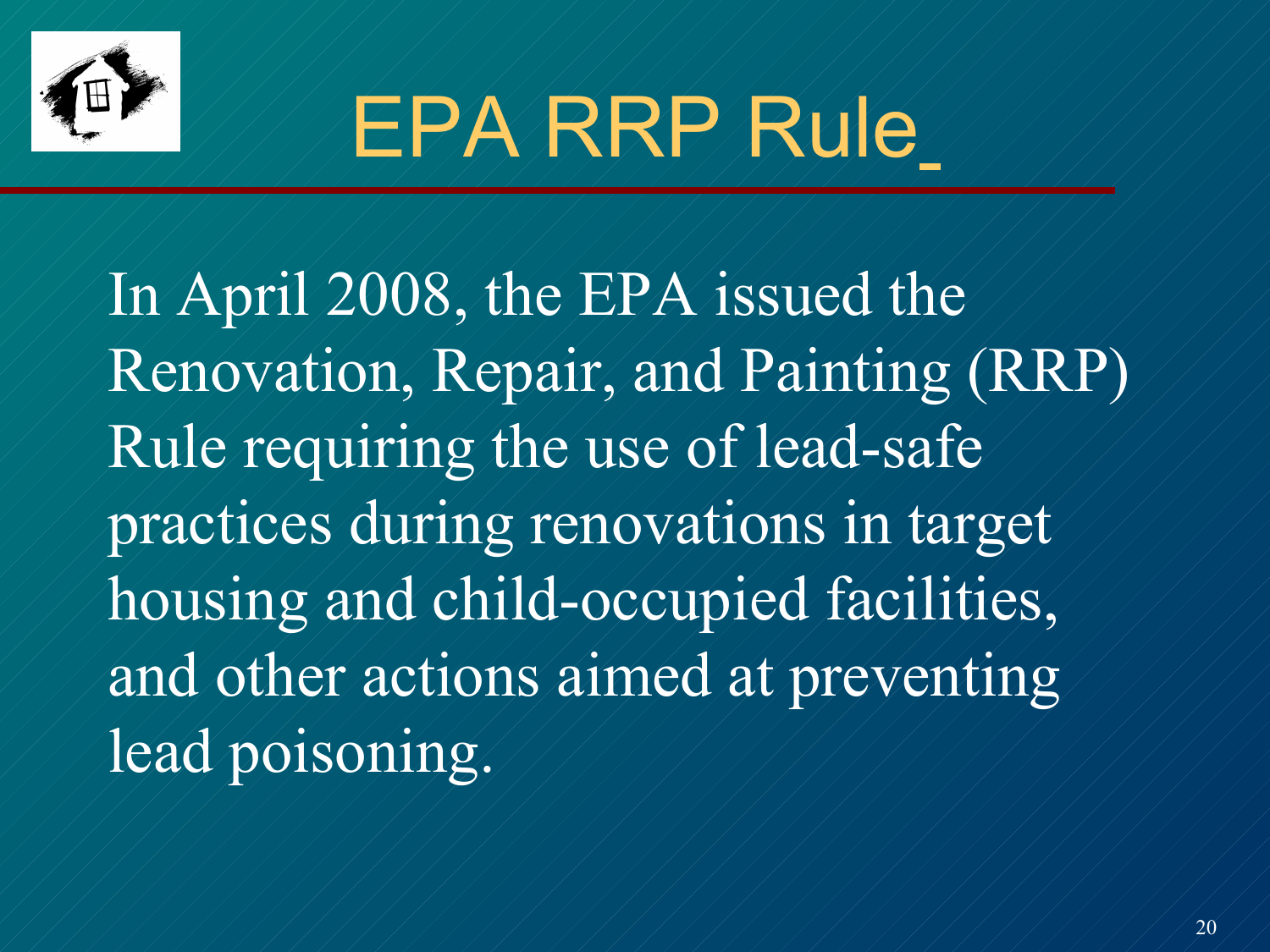

# EPA RRP Rule

In June 2009, the EPA awarded the NH Childhood Lead Program funds to research the feasibility and sustainability of New Hampshire being an authorized EPA RRP Program state.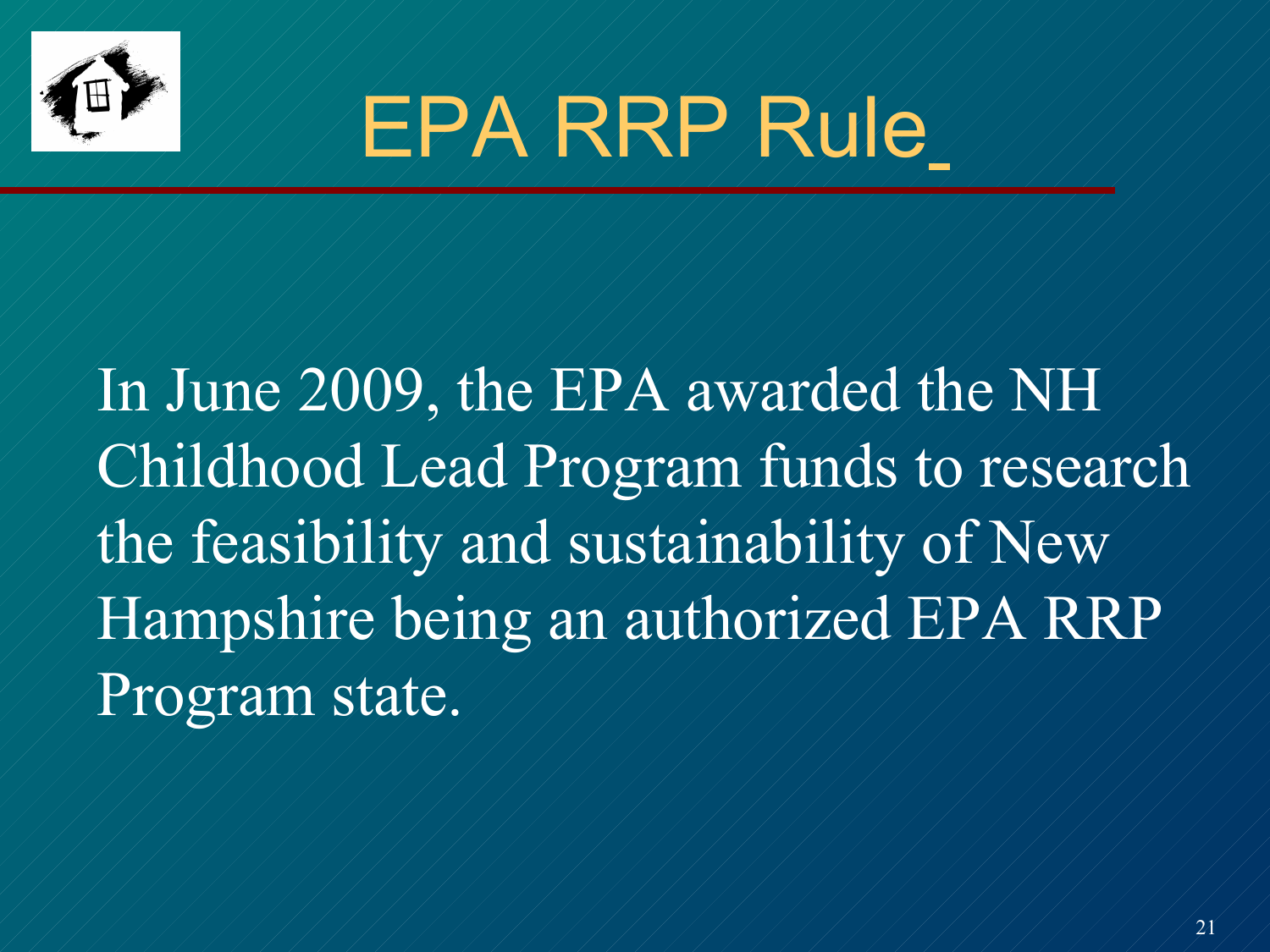

# EPA RRP Rule

Authorization to administer the RRP Program would include:

-Training renovators in the use of lead safe work practices;

-Certifying renovators and firms;

-Accrediting providers of renovation training; -Requiring specific work practice standards for renovations.